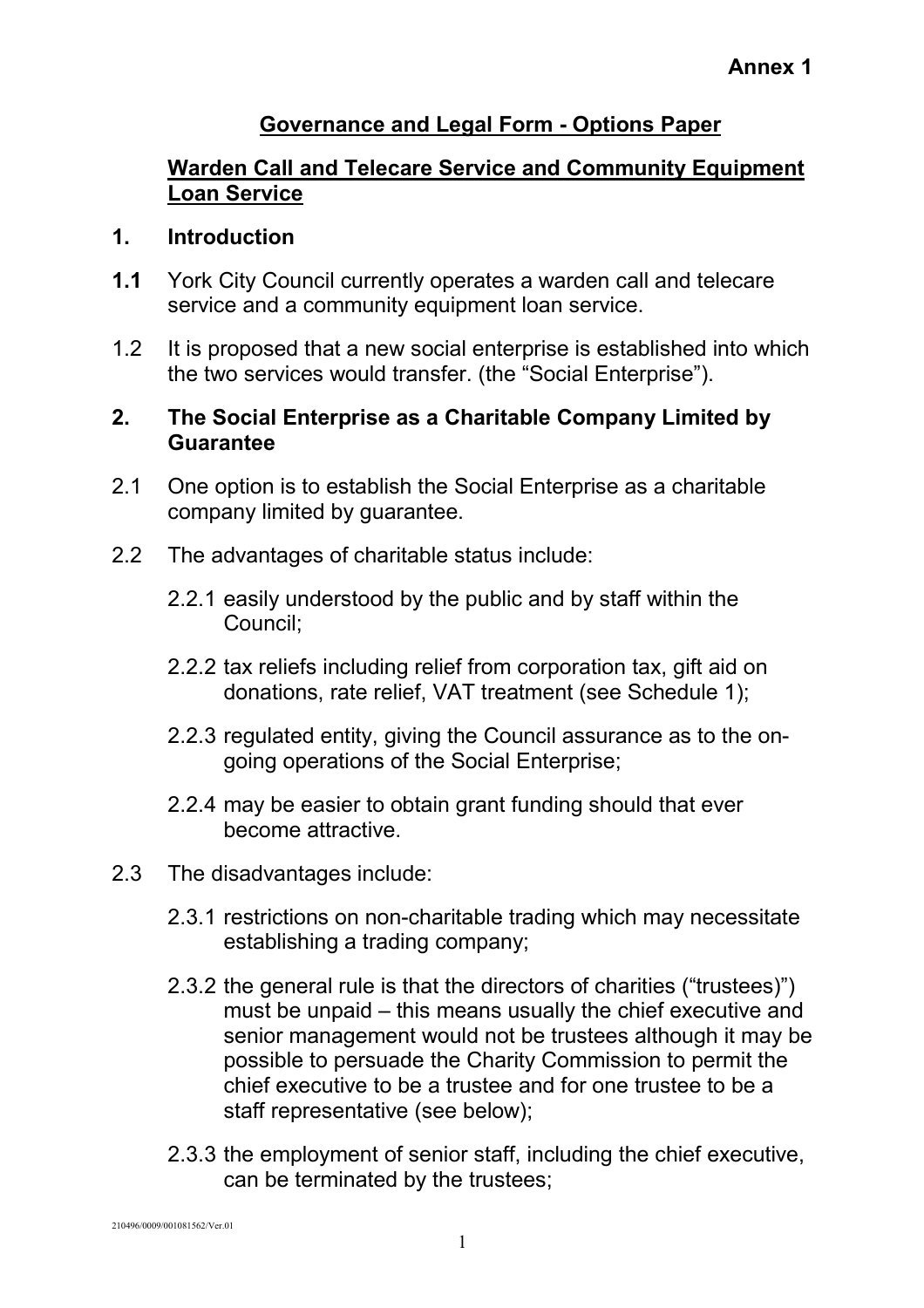- 2.3.4 staff could not make final decision how surpluses should be used, this would be for the trustees but they could give recommendations.
- 2.4 Charity is a status that attaches to an underlying legal form rather than a legal form of itself. It is also proposed that the underlying legal vehicle of the Social Enterprise be a company limited by guarantee. A company limited by guarantee in an incorporated legal form meaning that it is able to enter into contracts (including employment contracts) and own property in its own right. It has limited liability so that its members cannot be held liable for more than the nominal guarantee of £1. Trustees will generally not incur personal liability unless it can be shown they failed to fulfil their duties as trustees.
- 2.5 If a trading company was established, it would be a wholly owned subsidiary of the Social Enterprise.

### **3. The Social Enterprise as a Community Interest Company**

- 3.1 A CIC is a particular type of company that uses its assets and profits for the community benefit and is regulated by both Companies House and the CIC regulator. In order to be registered as a CIC, a company must show that it is established in the interests of the community; and each year the directors must complete a form demonstrating how it has met the community interest. The Articles must also conform to the statutory requirements; in particular it must have an asset lock which means that the wealth of the company can never be distributed privately to individuals or for non-community interest purposes. Therefore, the assets must be used solely for the community interest or transferred to another organisation which also has an asset lock such as a charity or another CIC. An exception to this is where a CIC is a CIC limited by shares. A CIC limited by shares can distribute a limited amount of its surpluses to shareholders - see paragraph 6 below.
- 3.2 The advantages of a CIC include:
	- 3.2.1 light touch regulation;
	- 3.2.2 it can pay its directors;
	- 3.2.3 it has an asset-lock so stakeholders can be assured it acts in the community interest;

210496/0009/001081562/Ver.01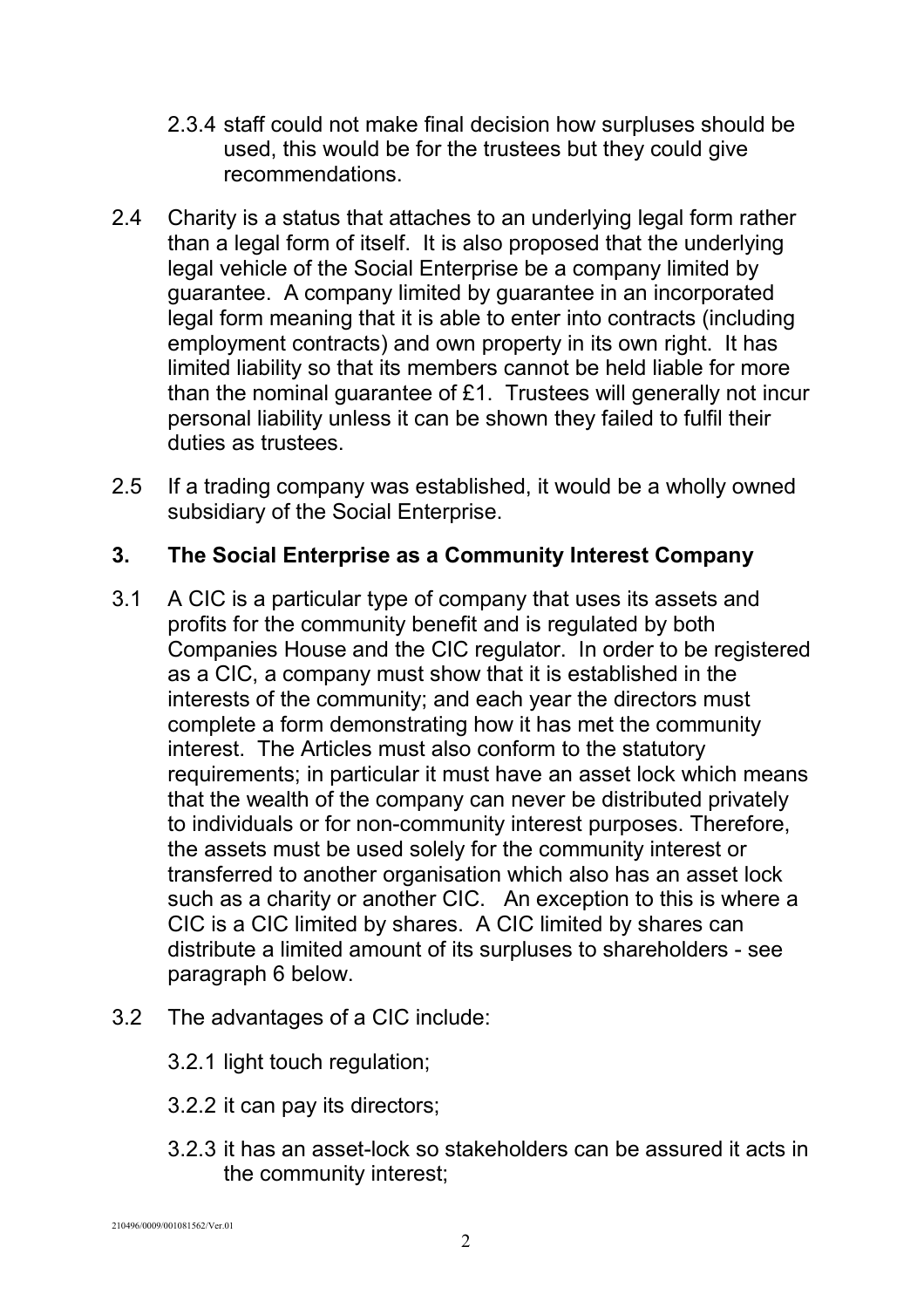3.2.4 staff could be given power to decide how surpluses are used.

- 3.3 The disadvantages of a CIC include:
	- 3.3.1 there are no tax reliefs;
	- 3.3.2 they are not so widely known;
	- 3.3.3 some VAT exemptions or zero rating may not be available (see Schedule 1).
- 3.4 A CIC cannot be a charity

## **4. The Social Enterprise as a community benefit society**

- 4.1 A community benefit society is a type of legal form. Like a CIC, it has limited liability and must be established for the benefit of the community. It is regulated by the FSA. A community benefit society can be charity and at present has the advantage that it would only need to be registered with the FSA rather than the Charity Commission. In general, the FSA is less demanding as a regulator of charities than the Charity Commission. However, legislation has been passed, but is not yet in force, which would transfer responsibility for charitable community benefit societies from the FSA to the Charity Commission. It is expected to come into force relatively soon, although the date has slipped a number of times.
- 4.2 The advantage of a charitable community benefit society rather than a charitable company limited by guarantee is therefore that, in the short term, it is not regulated as closely as charitable community benefit society as compared to a community interest company limited by guarantee. The disadvantages of both sorts of community benefit society is that it is a less well known legal form than a company, the law relating to it is not so well developed (meaning that legal questions are not always clear) and the fees for registration are higher (£35 for a CIC and between £40 and £950 depending on whether model rules or bespoke rules are used for a bencom).

## **5. Why not a charitable incorporated organisation?**

5.1 The charitable incorporated organisation is a new legal form which is expected to become available by early 2013. It has the advantage that the sole regulator will be the Charity Commission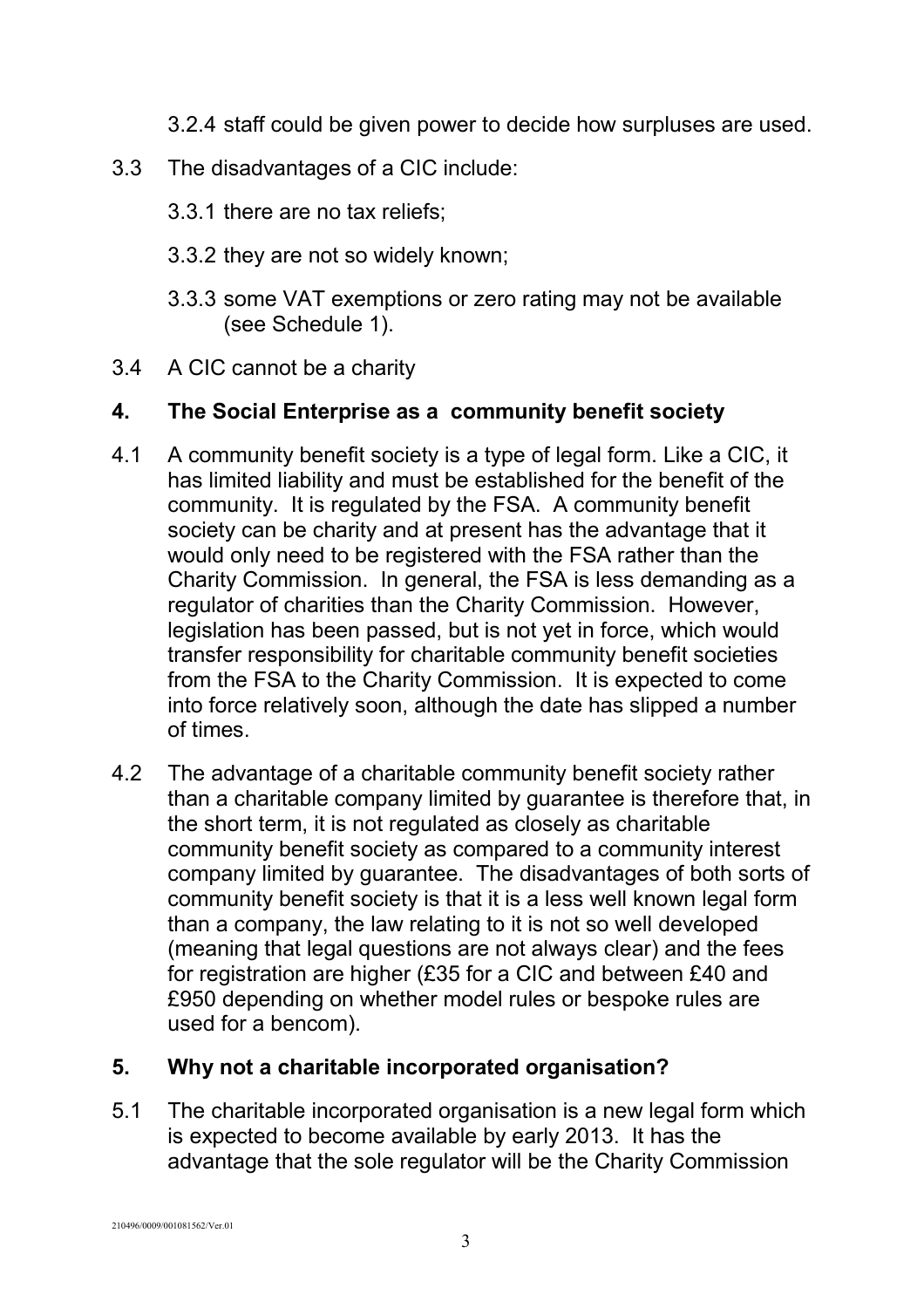rather than both the Charity Commission and Companies House. It is envisaged that it will be used by smaller organisations which find the dual regulation a burden. There is some uncertainty around the ability of CIOs to give security (and therefore access secured lending) which has yet to be resolved.

5.2 Given the familiarity of the senior staff likely to be running the Social Enterprise with the company form and the uncertainty around the charitable incorporated organisation, it was decided a company limited by guarantee would be preferable.

#### **6. Why not a company limited by shares or co-operative society?**

- 6.1 Some organisations spinning out of the public sector are established as companies limited by shares with the employees each holding a share in the company. At the meeting we discussed the fact that while it was important that staff were given a sense of control over the organisation and were remunerated in a way that properly reflected their contribution; it was not thought appropriate that they would receive shares. The process of issuing/transferring/buying back shares is relatively complicated and will require the Social Enterprise to pay for support to ensure it is done correctly. It was thought that staff would be content to receive "bonuses" or "performance related pay" rather than dividends if the Social Enterprise made a significant surplus. A charity and a CIC can both pay 'bonuses' or 'performance related pay'.
- 6.2 We also discussed the option of setting up a Co-operative Society. A co-operative society is established for the benefit of its members (which in the case of many public sector spin outs are the staff) and had democratic, one member, one vote structure. The Social Enterprise will not be established for the benefit of its members but for the benefit of the community it works for and so this vehicle was not thought appropriate.

#### **7. Membership**

7.1 Companies have a two tier structure. The directors (often described as trustees if the company is charitable) manage the company and are responsible for the day to day running of the company. The owners of the company are its members, who have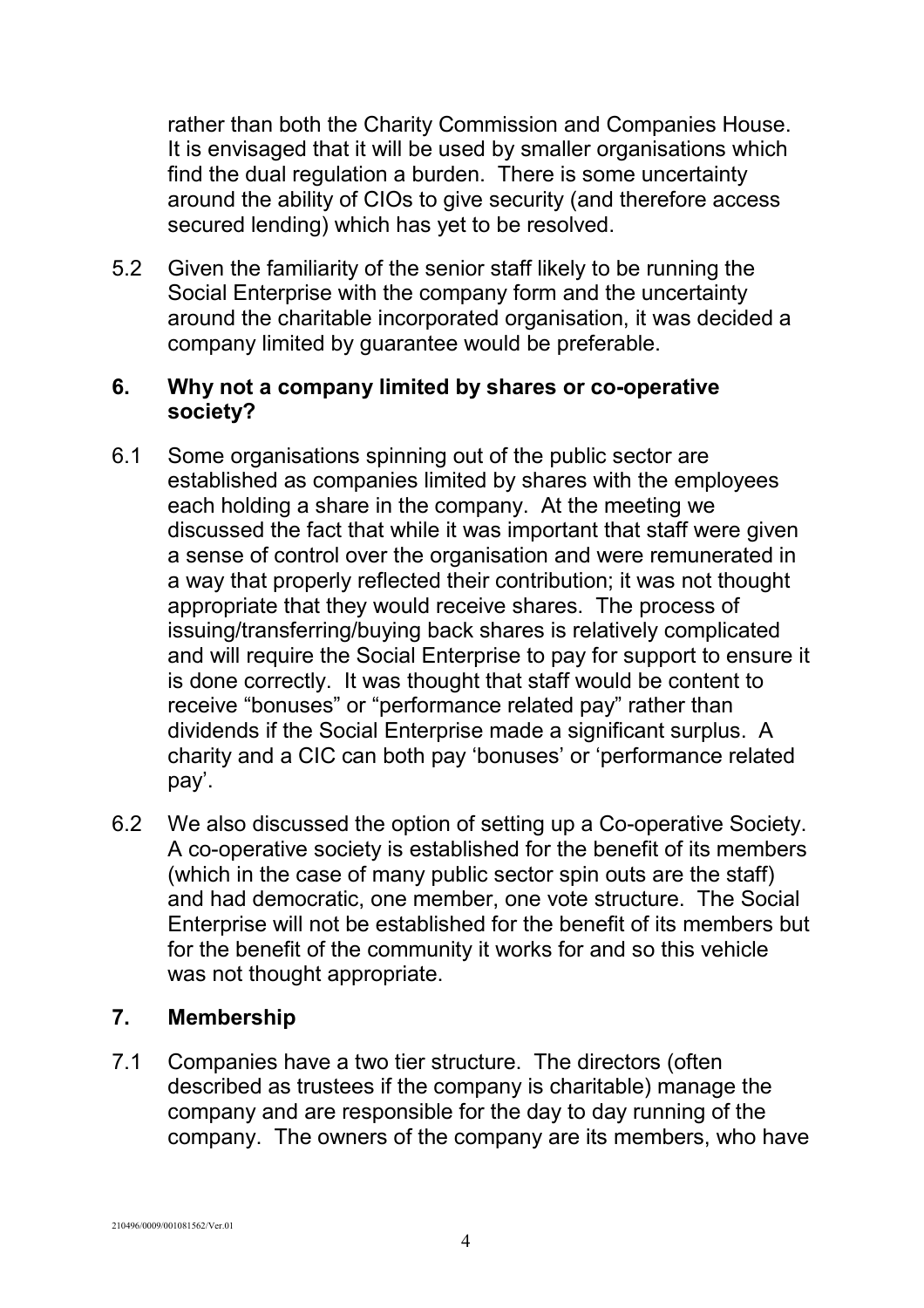ultimate control. There are various membership arrangements possible, including the following options:

*Option 1: For a community interest company only - directors as members, staff as members* 

- 7.2 The members of the company could be the staff. This would mean that every member of staff would own the company and as a collective would be able to appoint and dismiss the board. A majority decision of the members can remove a director/trustee.
- 7.3 The powers of members also include the power to change the name of the Social Enterprise or to change its articles of association. The latter requires a 75% majority under normal circumstances but this could be increased to 100% if that was preferred. We discussed including a provision requiring the CEO to be on the board being entrenched so that a 100% majority was required. However, this would not prevent the board dismissing the CEO.

*Option 2: For a charitable company limited by guarantee or a community interest company limited by guarantee – directors as members, staff as "staff members".* 

7.4 A common option for social enterprises is for each individual appointed as a director to also become a member. It is usually chosen for organisations where the delivery of services takes precedence over democratic accountability and quick decision making is required. It is recognised in those cases that although giving staff a voice may lead to service improvements, staff may not want to fully engage with the organisation as members in company law. They may not, for example, be prepared to attend relevant meetings or read relevant papers so as to be able to exercise their rights as members responsibly. Consequently, this option suggest that staff are appointed as staff members without full rights in company law as members but with the right to appoint a staff representative to the board (see paragraph 8 below). The staff representative would be a member.

*Option 3: For a charitable company limited by guarantee or a community interest company limited by guarantee – a wide group of members is appointed comprising users and supporters as well as staff.*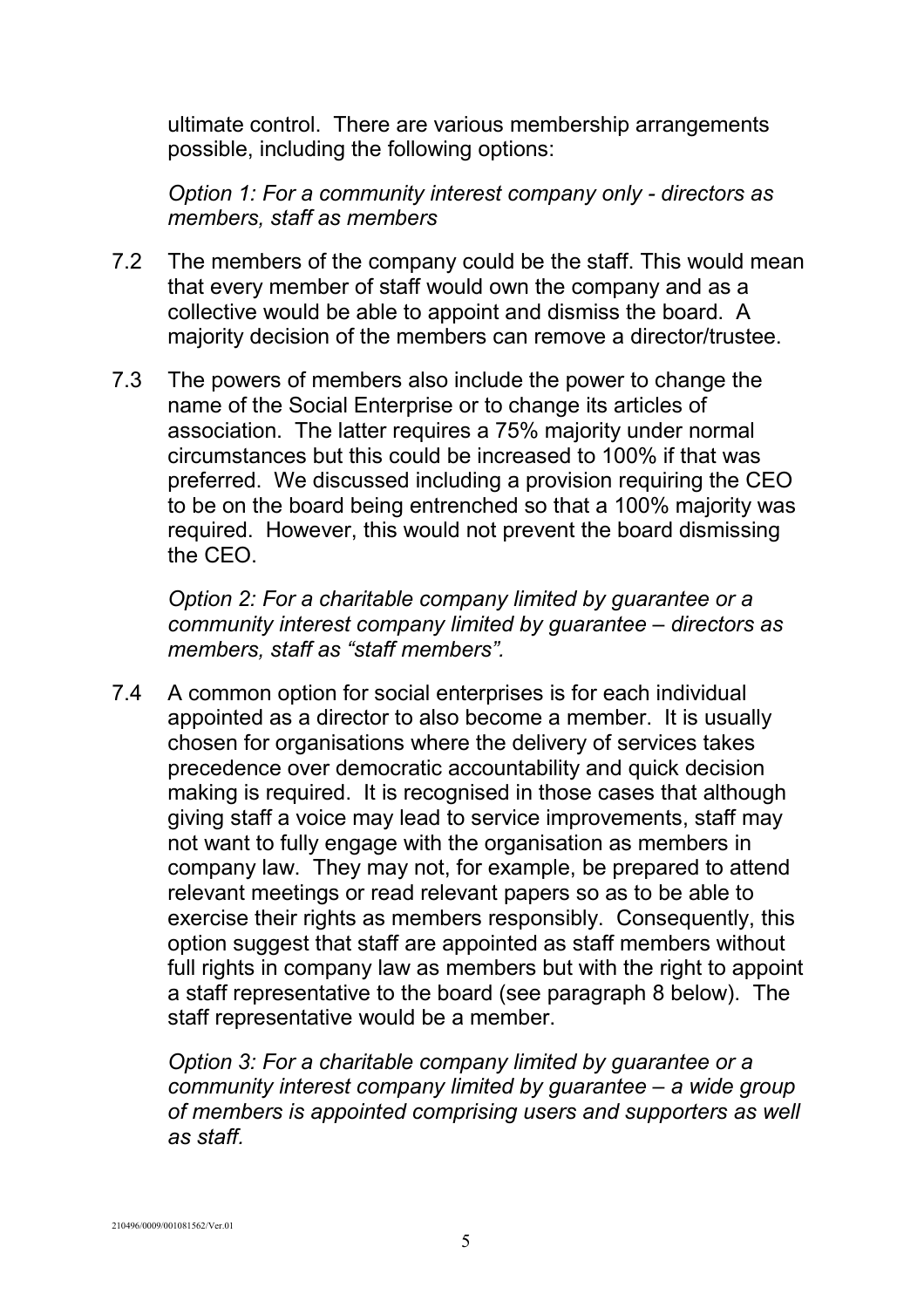7.5 This does not seem an appropriate option as there is no current group which would wish to be involved in this way. This option is usually taken by organisations which seek to be representative in some way or where democracy is intrinsically important to them (such as Amnesty International). This is not the case here where the main aim is the delivery of excellent services.

#### **8. The Board of Directors and committees**

8.1 At our meeting we discussed the following options:

8.1.1 For a charitable company limited by guarantee:

- (a) The CEO (provided the Charity Commission are satisfied that is necessary) appointed ex officio (by virtue of their employment);
- (b) A staff representative (provided the Charity Commission are persuaded that is necessary) elected by "staff members";
- (c) Two co-opted trustees appointed by the board;
- (d) One trustee appointed by the local authority.
- 8.1.2 For a community interest company limited by guarantee;
- (a) The CEO appointed ex officio (by virtue of their employment)
- (b) Senior staff members appointed ex officio (by virtue of their employment)
- (c) A staff representative elected by staff as members or "staff members"
- (d) One or more co-opted directors appointed by the board
- (e) One director appointed by the Local Authority.
- 8.2 We also discussed setting up an advisory committee which would report to the board of directors. This would include external stakeholders such as local authorities and community organisations. The board would set the terms of reference for the committee.
- 8.3 The Charity Commission's general preference is that trustees are not paid and it will ask for a detailed argument as to why the CEO or a person paid as a member of staff needs to be a trustee. This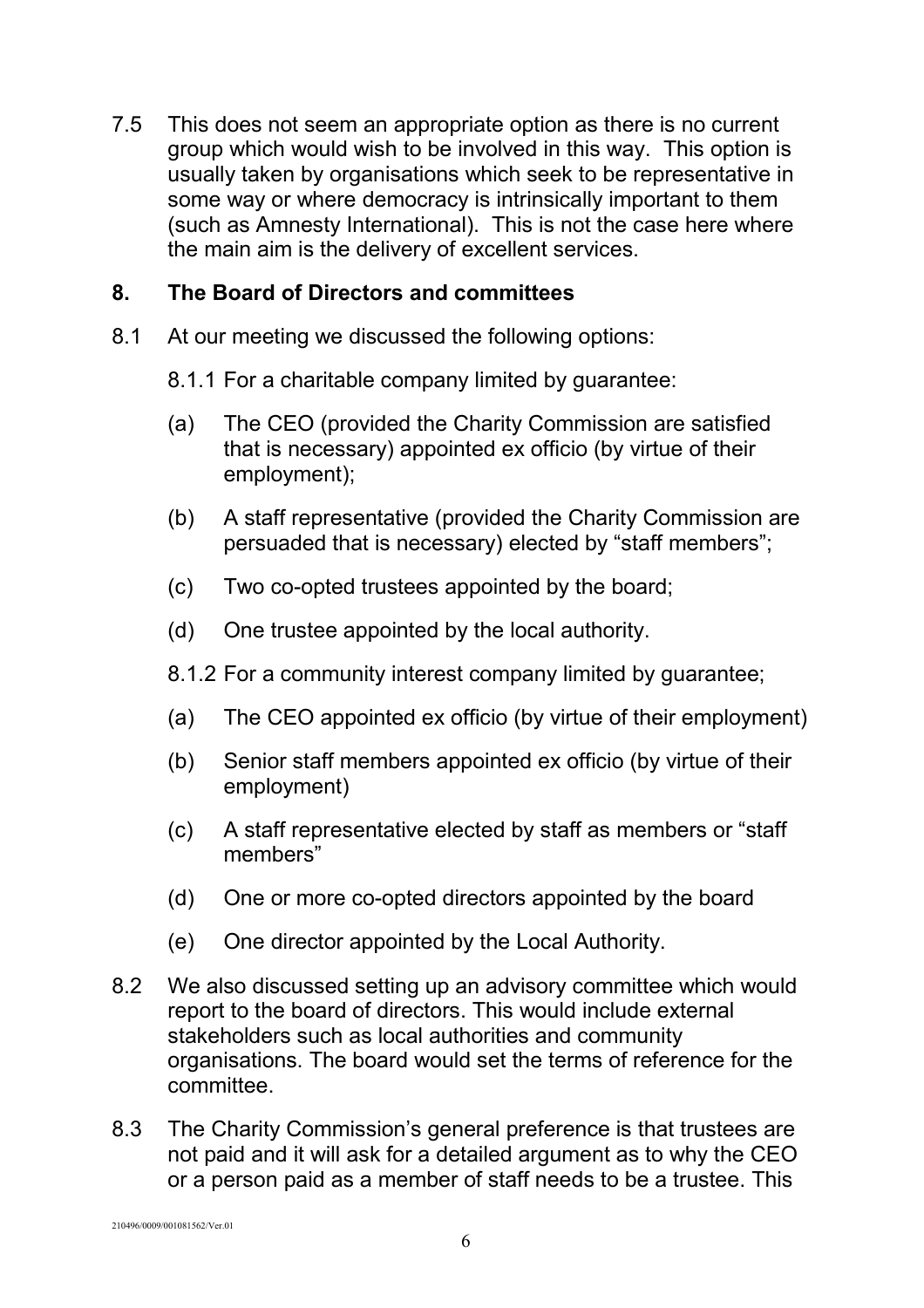is a subject which is currently making headlines in the charity press (see Third Sector 20<sup>th</sup> November) following Lord Hodgson's review of charity law which recommended that trustees should be paid. We have had some success in persuading the Charity Commission that, in particular circumstances, including public sector spin outs such as this one, where the CEO has a particular skill set and there are checks and balances in place, a CEO should be able to be a trustee. We have also been able to persuade the Charity Commission, that, given the Governments' view that staff involvement improves services, a staff representative as a trustee is desirable. However, each case is different and a cast iron guarantee cannot be given.

- 9. Conclusion
- 9.1 There are three questions to be decided:
	- 1) Which legal form community interest company limited by guarantee. charitable company limited by guarantee or community benefit society?
	- 2) Who should be the members?
	- 3) Who should be the directors?
- The answer to these questions depends on a variety of factors as noted above but principally on the financial impact of tax reliefs (and whether this is deemed important), whether staff wish to have rights as company law members, whether senior staff wish to be on the board and the perception of "charities" and "social enterprises" amongst various stakeholders.

**Abbie Rumbold Bates, Wells and Braithwaite www.bwbllp.com November 2012**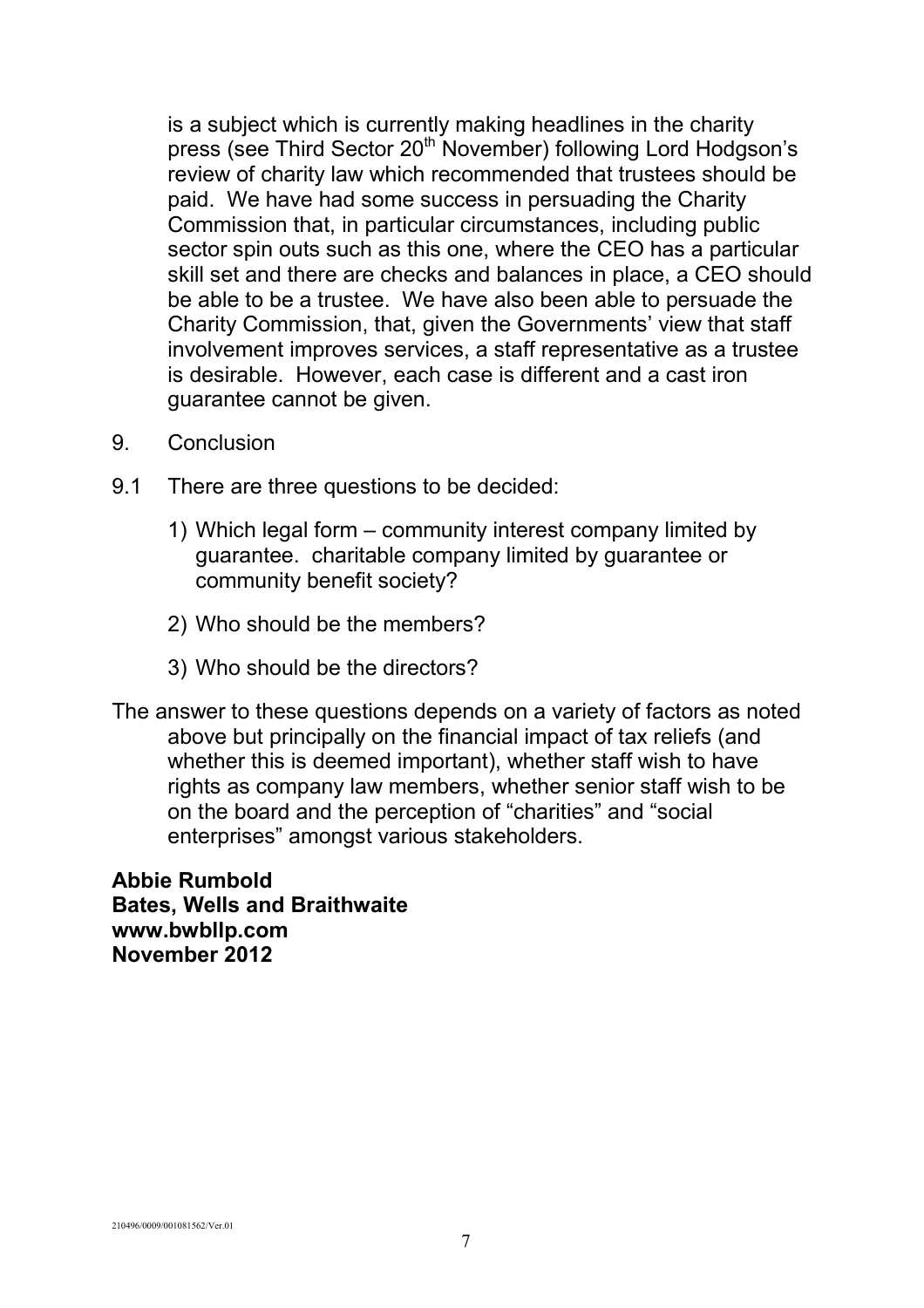## **Schedule 1**

# **VAT**

## **1. Entity**

- 1.1. There are potential tax advantages if the Social Enterprise is established as a Charitable Company Limited by guarantee ("Charity") rather than a Community Interest Company ("CIC")
- 1.2. There are a number of VAT reliefs available to a Charity which would not otherwise be available. Those likely to benefit the Charity are:
	- Exemption for fundraising income
	- Zero rating for certain supplies made to the charity
	- Zero rating of certain construction services \*
	- Reduced rate energy supplies \*
	- Disapplication of a landlords option to tax \*

\* Note: these reliefs would be dependent on the supplies being used for non-business activities (see below under Section 3. for a definition of non-business activities)

- 1.3. A CIC would not qualify for these VAT reliefs; neither would it qualify for relief from corporation tax. That said it may be possible to set up Charity affiliated to the CIC which could receive any surplus from the CIC as a donation in order to avoid taxation of its profits.
- 1.4. Establishing the Social Enterprise as a Charity may encourage donations from those say related to the beneficiaries of the services which would potentially attract a further 25% for the charity under Gift Aid.

# **2. VAT Liability of supplies**

2.1. The services currently provided under Warden Call and Telecare Services are likely to be liable to VAT if provided by way of business. There may also be scope for zero rating in certain circumstances.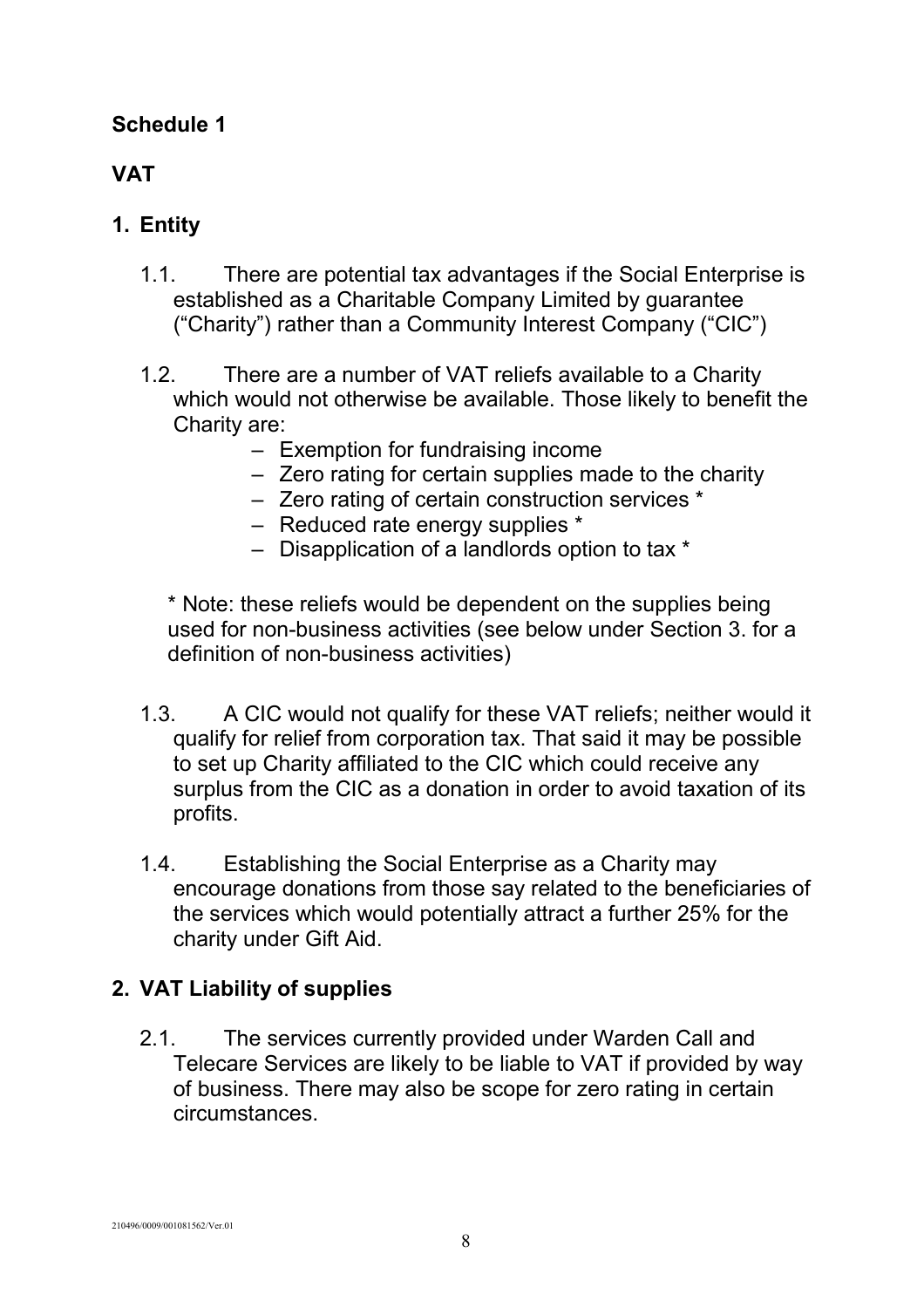- 2.2. Legislation provides that; the supply of an alarm system designed to be capable of operation by a disabled person, to enable him to alert directly a control centre, and the services performed by a control centre in receiving and responding to calls from an alarm system is **zero rated** when supplied to a disabled person **or** by a charity for making available to disabled persons.
- 2.3. These provisions will cover some of the services provided under both Warden Call and Telecare services regardless of whether the Social Enterprise is a Charity or a CIC. Supplies to non-disabled customers will be liable to VAT at the standard rate.
- 2.4. Provided the services are taxable for VAT purposes (i.e. at 0% or 20%) then the VAT incurred on related costs would be recoverable as input tax.
- 2.5. Equipment loan under the Community Loan scheme is currently funded partly by the local authority and partly by the NHS (50/50) as such this is currently a non-business service. Going forward, if this activity was undertaken by way of business, then the reduced rate of VAT (5%) would apply to the services of installing and providing the following items:
	- grab rails
	- ramps
	- stair lifts
	- bath lifts
	- built in shower seats or showers containing built in seats
	- walk-in baths with sealable doors

The standard rate of VAT would apply to other items.

## **3. Grant vs. Contract debate**

3.1. The Social Enterprise will receive funding from the Local Authority and the NHS regardless of the form of entity adopted at the outset. It will be important to establish the nature of that funding because that will determine whether it is making business or non-business supplies for VAT purposes which will in turn determine whether the VAT is due on its supplies and as consequence whether any of the VAT incurred on its costs is recoverable as input tax. If funding is partly by way of grant income and partly for a charge as will be the case here, then VAT